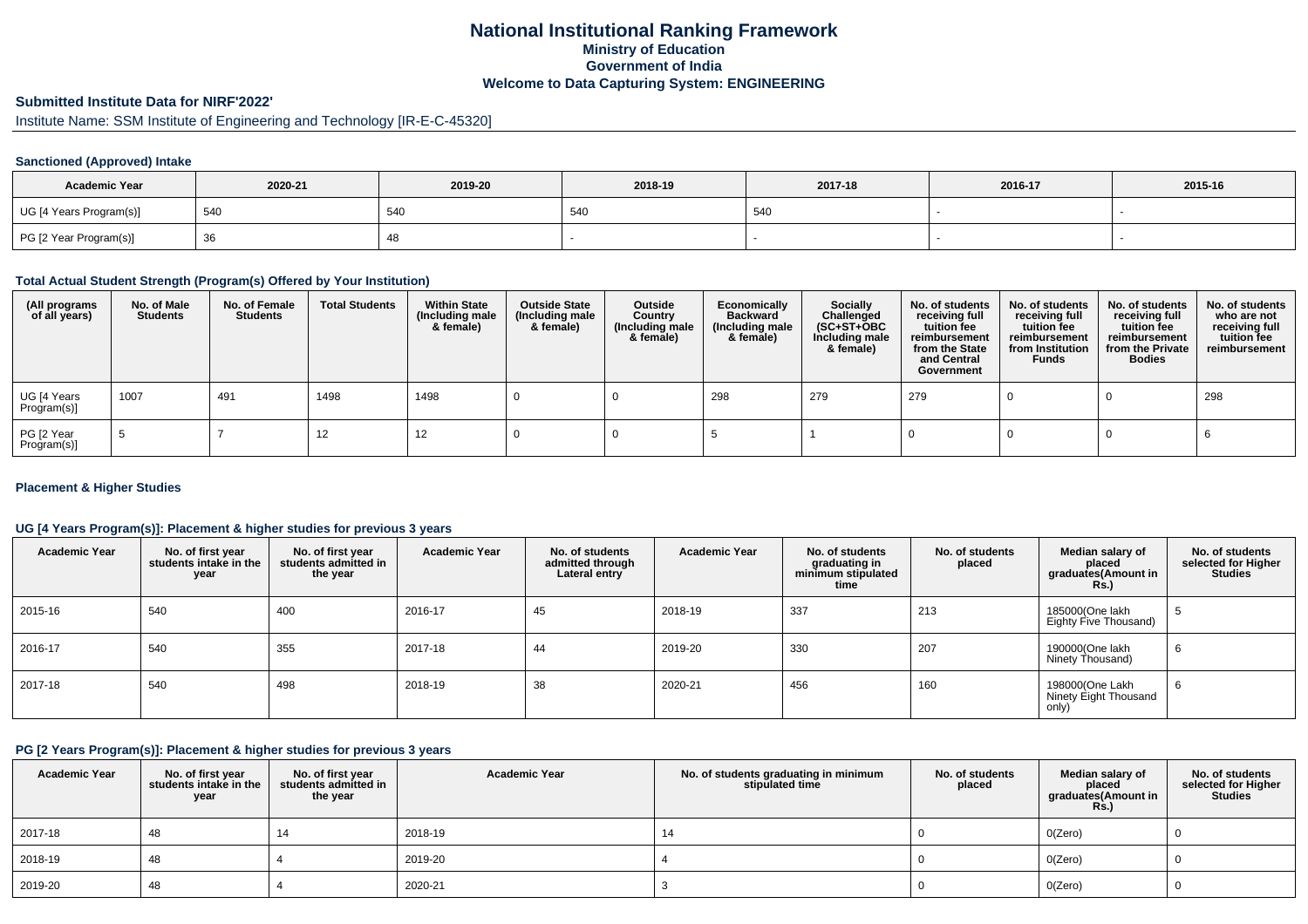#### **Ph.D Student Details**

| Ph.D (Student pursuing doctoral program till 2020-21 Students admitted in the academic year 2020-21 should not be entered here.) |         |                                                            |         |  |  |  |  |
|----------------------------------------------------------------------------------------------------------------------------------|---------|------------------------------------------------------------|---------|--|--|--|--|
| <b>Total Students</b>                                                                                                            |         |                                                            |         |  |  |  |  |
| Full Time                                                                                                                        |         |                                                            |         |  |  |  |  |
| Part Time                                                                                                                        |         |                                                            |         |  |  |  |  |
|                                                                                                                                  |         | No. of Ph.D students graduated (including Integrated Ph.D) |         |  |  |  |  |
|                                                                                                                                  | 2020-21 | 2019-20                                                    | 2018-19 |  |  |  |  |
| Full Time                                                                                                                        |         |                                                            |         |  |  |  |  |
| Part Time                                                                                                                        |         |                                                            |         |  |  |  |  |

# **Financial Resources: Utilised Amount for the Capital expenditure for previous 3 years**

| <b>Academic Year</b>                                                                                                                                                                   | 2020-21                                                            | 2019-20                                        | 2018-19                                              |  |  |  |  |  |
|----------------------------------------------------------------------------------------------------------------------------------------------------------------------------------------|--------------------------------------------------------------------|------------------------------------------------|------------------------------------------------------|--|--|--|--|--|
|                                                                                                                                                                                        | <b>Utilised Amount</b>                                             | <b>Utilised Amount</b>                         | <b>Utilised Amount</b>                               |  |  |  |  |  |
| Annual Capital Expenditure on Academic Activities and Resources (excluding expenditure on buildings)                                                                                   |                                                                    |                                                |                                                      |  |  |  |  |  |
| Library (Books, Journals and e-Resources only)                                                                                                                                         | 699206 (Six Lakh Ninety Nine Thousand Two Hundred Six)             | 659000 (Six Lakh Fifty Nine Thousand)          | 346800 (Three Lakh Forty Six Thousand Eight Hundred) |  |  |  |  |  |
| New Equipment and software for Laboratories                                                                                                                                            | 1259519 (Twelve Lakh Fifty Nine Thousand Five Hundred<br>Nineteen) | 3851000 (Thirty Eight Lakh Fifty One Thousand) | 5522000 (Fifty Five Lakh Twenty Two Thousand)        |  |  |  |  |  |
| <b>Engineering Workshops</b>                                                                                                                                                           | 152474 (One Lakh Fifty Two Thousand Four Hundred Seventy<br>Four)  | 732000 (Seven Lakh Thirty Two Thousand)        | 878000 (Eight Lakh Seventy Eight Thousand)           |  |  |  |  |  |
| Other expenditure on creation of Capital Assets (For setting up classrooms, seminar hall, conference hall, library, Lab, Engg<br>workshops excluding expenditure on Land and Building) | 660908 (Six Lakh Sixty Thousand Nine Hundred Eight)                | 659000 (Six Lakh Fifty Nine Thousand)          | 4224000 (Forty Two Lakh Twenty Four Thousand)        |  |  |  |  |  |

# **Financial Resources: Utilised Amount for the Operational expenditure for previous 3 years**

| <b>Academic Year</b>                                                                                                                                                                            | 2020-21                                                                                 | 2019-20                                                    | 2018-19                                                       |  |  |  |  |  |  |
|-------------------------------------------------------------------------------------------------------------------------------------------------------------------------------------------------|-----------------------------------------------------------------------------------------|------------------------------------------------------------|---------------------------------------------------------------|--|--|--|--|--|--|
|                                                                                                                                                                                                 | <b>Utilised Amount</b>                                                                  | <b>Utilised Amount</b>                                     | <b>Utilised Amount</b>                                        |  |  |  |  |  |  |
|                                                                                                                                                                                                 | <b>Annual Operational Expenditure</b>                                                   |                                                            |                                                               |  |  |  |  |  |  |
| Salaries (Teaching and Non Teaching staff)                                                                                                                                                      | 43545427 (Four Crore Thirty Five Lakh Forty Five Thousand<br>Four Hundred Twenty Seven) | 64626000 (Six Crore Forty Six Lakh Twenty Six Thousand)    | 71691000 (Seven Crore Sixteen Lakh Ninety One Thousand)       |  |  |  |  |  |  |
| Maintenance of Academic Infrastructure or consumables and<br>other running expenditures (excluding maintenance of hostels<br>and allied services, rent of the building, depreciation cost, etc) | 18016606 (One Crore Eighty Lakh Sixteen Thousand Six<br>Hundred Six)                    | 26334000 (Two Crore Sixty Three Lakh Thirty Four Thousand) | 44321000 (Four Crore Forty Three Lakh Twenty One<br>Thousand) |  |  |  |  |  |  |
| Seminars/Conferences/Workshops                                                                                                                                                                  | 339561 (Three Lakh Thirty Nine Thousand Five Hundred Sixty<br>One)                      | 470000 (Four Lakh Seventy Thousand)                        | 321000 (Three Lakh Twenty One Thousand)                       |  |  |  |  |  |  |

**IPR**

| Calendar year            | 2020 | 2019 | 2018 |
|--------------------------|------|------|------|
| No. of Patents Published |      |      |      |
| No. of Patents Granted   |      |      |      |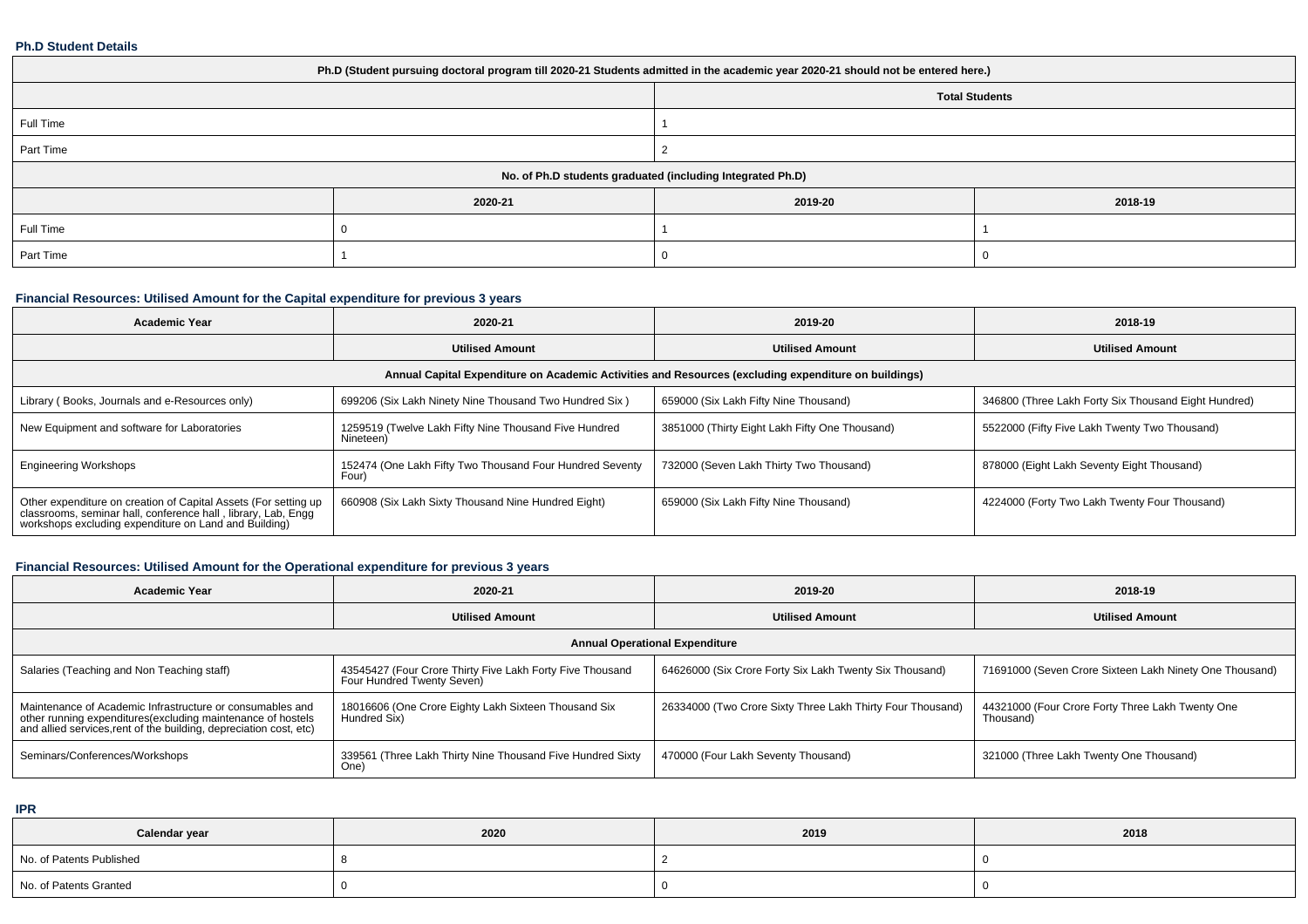### **Sponsored Research Details**

| <b>Financial Year</b>                    | 2020-21        | 2019-20             | 2018-19                              |  |
|------------------------------------------|----------------|---------------------|--------------------------------------|--|
| Total no. of Sponsored Projects          |                |                     |                                      |  |
| Total no. of Funding Agencies            |                |                     |                                      |  |
| Total Amount Received (Amount in Rupees) | 1400000        | 55000               | 207500                               |  |
| Amount Received in Words                 | Fourteen Lakhs | Fifty five thousand | Two lakh seven thousand five hundred |  |

### **Consultancy Project Details**

| <b>Financial Year</b>                    | 2020-21                          | 2019-20                            | 2018-19                                    |
|------------------------------------------|----------------------------------|------------------------------------|--------------------------------------------|
| Total no. of Consultancy Projects        |                                  | 20                                 |                                            |
| Total no. of Client Organizations        |                                  |                                    |                                            |
| Total Amount Received (Amount in Rupees) | 45500                            | 47700                              | 42625                                      |
| Amount Received in Words                 | Forty Five Thousand Five Hundred | Forty Seven thousand seven hundred | Forty Two thousand six hundred twenty five |

# **PCS Facilities: Facilities of physically challenged students**

| 1. Do your institution buildings have Lifts/Ramps?                                                                                                         | Yes, more than 80% of the buildings |
|------------------------------------------------------------------------------------------------------------------------------------------------------------|-------------------------------------|
| 2. Do your institution have provision for walking aids, including wheelchairs and transportation from one building to another for<br>handicapped students? | Yes                                 |
| 3. Do your institution buildings have specially designed toilets for handicapped students?                                                                 | Yes, more than 80% of the buildings |

# **Faculty Details**

| Srno           | Name                        | Age | Designation                | Gender | Qualification | <b>Experience (In</b><br>Months) | <b>Currently working</b><br>with institution? | <b>Joining Date</b> | <b>Leaving Date</b>      | <b>Association type</b> |
|----------------|-----------------------------|-----|----------------------------|--------|---------------|----------------------------------|-----------------------------------------------|---------------------|--------------------------|-------------------------|
|                | S.<br>SOUNDARALAKSH<br>MI   | 40  | <b>Assistant Professor</b> | Female | M. Phil       | 108                              | Yes                                           | 01-09-2012          | $\sim$                   | Regular                 |
| 2              | P KOTHAI<br><b>NATCHAIR</b> | 36  | <b>Assistant Professor</b> | Female | M. Phil       | 135                              | Yes                                           | 01-08-2015          | $\overline{\phantom{a}}$ | Regular                 |
| 3              | S KAVITHA                   | 47  | <b>Assistant Professor</b> | Female | M. Phil       | 166                              | Yes                                           | 01-08-2016          | $\overline{\phantom{a}}$ | Regular                 |
| 4              | J VETRI<br>MANIKUMAR        | 34  | <b>Assistant Professor</b> | Male   | M.E.          | 102                              | Yes                                           | 20-06-2016          | $\sim$                   | Regular                 |
| 5              | R SUBHAA                    | 44  | <b>Assistant Professor</b> | Female | Ph.D          | 214                              | Yes                                           | 20-06-2016          | $\overline{\phantom{a}}$ | Regular                 |
| 6              | J JOHN PRATEEBA             | 44  | <b>Assistant Professor</b> | Female | M. Phil       | 182                              | Yes                                           | 01-08-2015          | $\sim$                   | Regular                 |
| $\overline{7}$ | P RAJESH                    | 39  | <b>Assistant Professor</b> | Male   | Ph.D          | 197                              | Yes                                           | 17-02-2016          | $\sim$                   | Regular                 |
| 8              | Dr S KARTHIGAI<br>LAKSHMI   | 45  | Professor                  | Female | Ph.D          | 274                              | Yes                                           | 16-06-2014          | $\sim$                   | Regular                 |
| 9              | <b>B MARISEKAR</b>          | 31  | <b>Assistant Professor</b> | Male   | M.E.          | 100                              | Yes                                           | 20-06-2016          | $\sim$                   | Regular                 |
| 10             | <b>KARTHIK M P</b>          | 36  | <b>Assistant Professor</b> | Male   | M.E.          | 118                              | No                                            | 16-06-2013          | 31-05-2021               | Regular                 |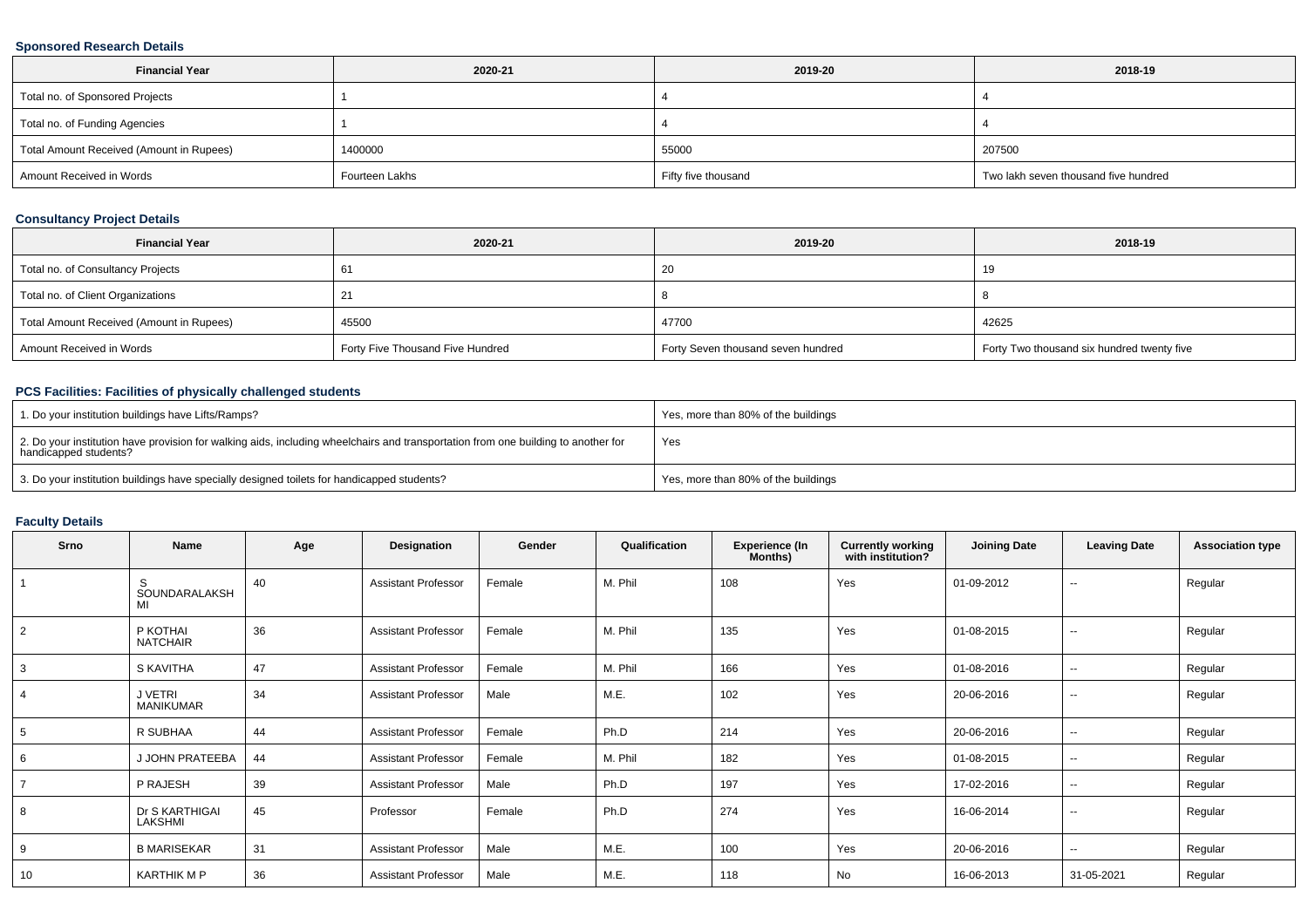| 11 | V P JAY FANTIN             | 33 | <b>Assistant Professor</b> | Male   | M.E.    | 132 | Yes           | 25-06-2012 | ⊷.                       | Regular |
|----|----------------------------|----|----------------------------|--------|---------|-----|---------------|------------|--------------------------|---------|
| 12 | S DHAMODHARAN              | 34 | <b>Assistant Professor</b> | Male   | M.E.    | 132 | Yes           | 05-07-2011 | --                       | Regular |
| 13 | Dr C SUJATHA               | 45 | Associate Professor        | Female | Ph.D    | 245 | Yes           | 15-06-2015 | --                       | Regular |
| 14 | M ANANDA<br><b>MURUGAN</b> | 28 | <b>Assistant Professor</b> | Male   | M.E.    | 49  | Yes           | 15-06-2017 | --                       | Regular |
| 15 | R Satheesh Babu            | 39 | <b>Assistant Professor</b> | Male   | M. Phil | 192 | Yes           | 16-11-2011 | $\overline{\phantom{a}}$ | Regular |
| 16 | SELVABHARATHI<br>G         | 40 | <b>Assistant Professor</b> | Female | M.E.    | 166 | Yes           | 15-06-2015 |                          | Regular |
| 17 | R Dhileepan<br>Kumarasamy  | 33 | <b>Assistant Professor</b> | Male   | M.E.    | 91  | No            | 19-06-2013 | 31-10-2020               | Regular |
| 18 | V Kandavel                 | 44 | <b>Assistant Professor</b> | Male   | Ph.D    | 224 | Yes           | 05-06-2014 | --                       | Regular |
| 19 | DR G Mohanbabu             | 47 | Associate Professor        | Male   | Ph.D    | 252 | Yes           | 15-06-2015 | ⊷.                       | Regular |
| 20 | R SARAVANAN                | 39 | <b>Assistant Professor</b> | Male   | M. Phil | 162 | Yes           | 24-04-2013 | н.                       | Regular |
| 21 | м<br>SABAREESWARAN         | 40 | <b>Assistant Professor</b> | Male   | Ph.D    | 194 | Yes           | 20-06-2016 | --                       | Regular |
| 22 | S HEMALATHA                | 47 | <b>Assistant Professor</b> | Female | M. Phil | 106 | Yes           | 01-08-2014 | -−                       | Regular |
| 23 | V SIVAKUMAR                | 36 | <b>Assistant Professor</b> | Male   | M.E.    | 142 | Yes           | 14-12-2017 | $\overline{\phantom{a}}$ | Regular |
| 24 | M JEYALAKSHMI              | 38 | <b>Assistant Professor</b> | Female | M.E.    | 156 | Yes           | 15-06-2015 | $\overline{\phantom{a}}$ | Regular |
| 25 | S VASUKI                   | 50 | <b>Assistant Professor</b> | Female | M. Phil | 154 | Yes           | 15-07-2011 |                          | Regular |
| 26 | S Srinivasan               | 28 | <b>Assistant Professor</b> | Male   | M.E.    | 50  | No            | 15-06-2017 | 05-02-2021               | Regular |
| 27 | ARULGNANAPRAG<br>ASAM A    | 38 | <b>Assistant Professor</b> | Male   | M.E.    | 155 | No            | 06-07-2011 | 31-05-2021               | Regular |
| 28 | R CAROL<br><b>PRAVEEN</b>  | 34 | <b>Assistant Professor</b> | Male   | M.E.    | 132 | Yes           | 05-12-2012 | $\overline{\phantom{a}}$ | Regular |
| 29 | Dr V<br>SHUNMUGHAVEL       | 56 | Professor                  | Male   | Ph.D    | 361 | Yes           | 09-08-2017 | --                       | Regular |
| 30 | SINGARAVADIVEL             | 37 | <b>Assistant Professor</b> | Male   | Ph.D    | 95  | Yes           | 01-07-2013 | $\overline{\phantom{a}}$ | Regular |
| 31 | M Prabhakaran              | 31 | <b>Assistant Professor</b> | Male   | M.E.    | 98  | Yes           | 01-07-2013 | ⊷.                       | Regular |
| 32 | S BHARATHI                 | 38 | <b>Assistant Professor</b> | Female | M.E.    | 115 | No            | 16-06-2014 | 31-12-2020               | Regular |
| 33 | A GLORY SUJITHA            | 33 | <b>Assistant Professor</b> | Female | M.E.    | 16  | No            | 02-09-2020 | 31-05-2021               | Regular |
| 34 | I Vimal Kannan             | 37 | <b>Assistant Professor</b> | Male   | M.E.    | 174 | $\mathsf{No}$ | 15-06-2015 | 31-10-2020               | Regular |
| 35 | N PADMA PRIYA              | 30 | <b>Assistant Professor</b> | Female | M.E.    | 67  | Yes           | 11-01-2016 | ш,                       | Regular |
| 36 | S JAYAKUMAR                | 33 | <b>Assistant Professor</b> | Male   | M.E.    | 111 | Yes           | 16-06-2014 | $\overline{\phantom{a}}$ | Regular |
| 37 | A GEETHA                   | 37 | <b>Assistant Professor</b> | Female | M.E.    | 142 | Yes           | 20-06-2016 | $\sim$                   | Regular |
| 38 | S SUDHA                    | 38 | <b>Assistant Professor</b> | Female | M. Phil | 167 | Yes           | 11-07-2011 | $\sim$                   | Regular |
| 39 | S<br>TAMILVASANTHAN        | 29 | <b>Assistant Professor</b> | Male   | M.E.    | 37  | Yes           | 25-06-2018 | $\sim$                   | Regular |
| 40 | V P GOKULAN                | 32 | <b>Assistant Professor</b> | Male   | M.E.    | 106 | Yes           | 20-06-2016 | щ.                       | Regular |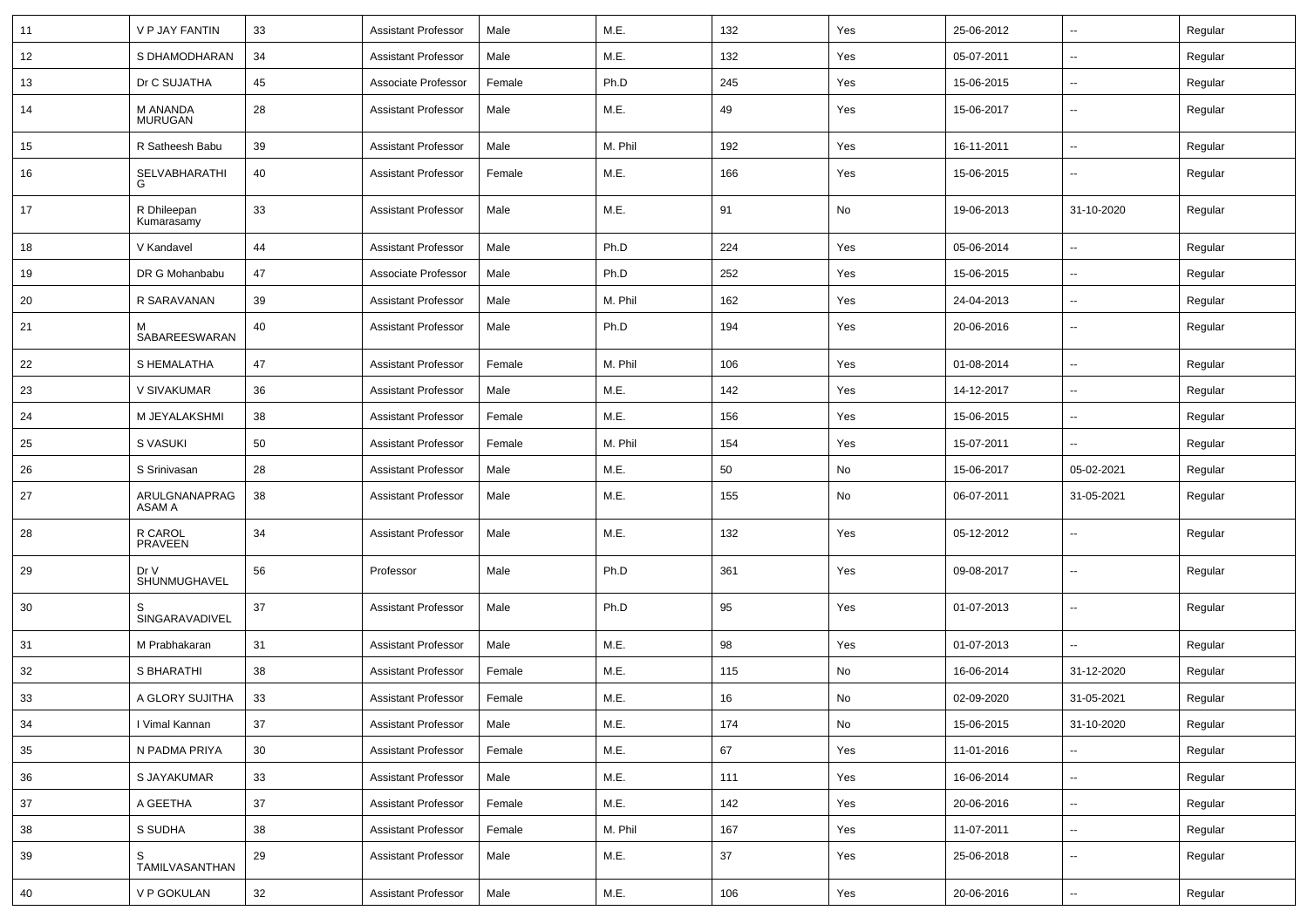| 41 | <b>G SATHEESH</b><br><b>KUMAR</b> | 34 | <b>Assistant Professor</b> | Male   | M.E.    | 117 | Yes | 05-01-2016 | --                       | Regular |
|----|-----------------------------------|----|----------------------------|--------|---------|-----|-----|------------|--------------------------|---------|
| 42 | <b>M PREMKUMAR</b>                | 33 | <b>Assistant Professor</b> | Male   | M.E.    | 118 | Yes | 16-06-2014 | ⊷.                       | Regular |
| 43 | R JANANI                          | 35 | <b>Assistant Professor</b> | Female | M. Phil | 142 | Yes | 05-07-2012 | $\overline{\phantom{a}}$ | Regular |
| 44 | Srinivasan J                      | 49 | Associate Professor        | Male   | M. Phil | 293 | Yes | 27-07-2011 | $\overline{\phantom{a}}$ | Regular |
| 45 | G SANKARA<br>NARAYANAN            | 52 | Professor                  | Male   | Ph.D    | 350 | Yes | 20-06-2016 | -−                       | Regular |
| 46 | N SAMPATH<br><b>KUMAR</b>         | 46 | Associate Professor        | Male   | Ph.D    | 241 | Yes | 04-06-2014 | --                       | Regular |
| 47 | V JEEVANANTHAM                    | 32 | <b>Assistant Professor</b> | Male   | M.E.    | 107 | Yes | 16-06-2014 | --                       | Regular |
| 48 | K A Sundaraman                    | 45 | Associate Professor        | Male   | Ph.D    | 188 | Yes | 01-07-2011 | $\overline{\phantom{a}}$ | Regular |
| 49 | V NIVEDHITHA                      | 34 | <b>Assistant Professor</b> | Female | M.E.    | 119 | Yes | 03-08-2012 | $\overline{\phantom{a}}$ | Regular |
| 50 | K RAJESH                          | 41 | <b>Assistant Professor</b> | Male   | M.E.    | 174 | Yes | 15-06-2015 | н.                       | Regular |
| 51 | R Vithyadevi                      | 36 | <b>Assistant Professor</b> | Female | M. Phil | 138 | Yes | 01-08-2014 | $\overline{\phantom{a}}$ | Regular |
| 52 | S NITHYA                          | 33 | <b>Assistant Professor</b> | Female | M. Phil | 117 | Yes | 02-08-2011 | $\overline{\phantom{a}}$ | Regular |
| 53 | ARUNKUMAR K S                     | 31 | <b>Assistant Professor</b> | Male   | M.E.    | 106 | Yes | 01-07-2013 | н.                       | Regular |
| 54 | K THARA                           | 40 | <b>Assistant Professor</b> | Female | M. Phil | 149 | Yes | 17-06-2016 | $\overline{\phantom{a}}$ | Regular |
| 55 | C Silambarasan                    | 35 | <b>Assistant Professor</b> | Male   | M.E.    | 96  | Yes | 01-07-2013 | $\overline{\phantom{a}}$ | Regular |
| 56 | M MANIKANDAN                      | 33 | <b>Assistant Professor</b> | Male   | M.E.    | 130 | Yes | 05-06-2013 | н.                       | Regular |
| 57 | R Rajavel                         | 52 | <b>Assistant Professor</b> | Male   | M.E.    | 357 | Yes | 01-07-2013 | $\overline{\phantom{a}}$ | Regular |
| 58 | M Rameswari                       | 44 | Associate Professor        | Female | Ph.D    | 224 | Yes | 01-11-2011 | --                       | Regular |
| 59 | D Manoj                           | 37 | <b>Assistant Professor</b> | Male   | M.E.    | 140 | Yes | 26-06-2012 | -−                       | Regular |
| 60 | M Christopher                     | 37 | <b>Assistant Professor</b> | Male   | M. Phil | 122 | Yes | 29-07-2015 | $-$                      | Regular |
| 61 | P Siva Subramanian                | 32 | <b>Assistant Professor</b> | Male   | M.E.    | 102 | Yes | 16-12-2013 | ⊷.                       | Regular |
| 62 | <b>S KARTHIK</b>                  | 35 | <b>Assistant Professor</b> | Male   | M.E.    | 64  | Yes | 20-06-2016 | ⊷.                       | Regular |
| 63 | C Vinoth Kumar                    | 35 | <b>Assistant Professor</b> | Male   | M.E.    | 121 | Yes | 05-06-2014 | $\overline{\phantom{a}}$ | Regular |
| 64 | SIVAGANESAN T                     | 40 | <b>Assistant Professor</b> | Male   | M.E.    | 141 | Yes | 01-02-2015 | --                       | Regular |
| 65 | <b>G SHANMUGAM</b>                | 38 | Associate Professor        | Male   | Ph.D    | 148 | Yes | 01-07-2013 | -−                       | Regular |
| 66 | M Ramesh                          | 43 | Associate Professor        | Male   | M.E.    | 199 | No  | 02-07-2012 | 31-12-2020               | Regular |
| 67 | R KARTHICK                        | 31 | <b>Assistant Professor</b> | Male   | M.E.    | 93  | No  | 01-08-2016 | 15-03-2021               | Regular |
| 68 | T ARUL KUMAR                      | 33 | <b>Assistant Professor</b> | Male   | M.E.    | 106 | Yes | 02-01-2016 | $\overline{\phantom{a}}$ | Regular |
| 69 | J ABRAHAM<br>HUDSON MARK          | 39 | Associate Professor        | Male   | Ph.D    | 155 | Yes | 07-05-2013 | $\sim$                   | Regular |
| 70 | P R SURYA                         | 32 | <b>Assistant Professor</b> | Male   | M.E.    | 83  | No  | 15-06-2015 | 31-12-2020               | Regular |
| 71 | S Joseph Dominic<br>Vijayakumar   | 42 | Associate Professor        | Male   | Ph.D    | 178 | Yes | 15-06-2015 | ⊶.                       | Regular |